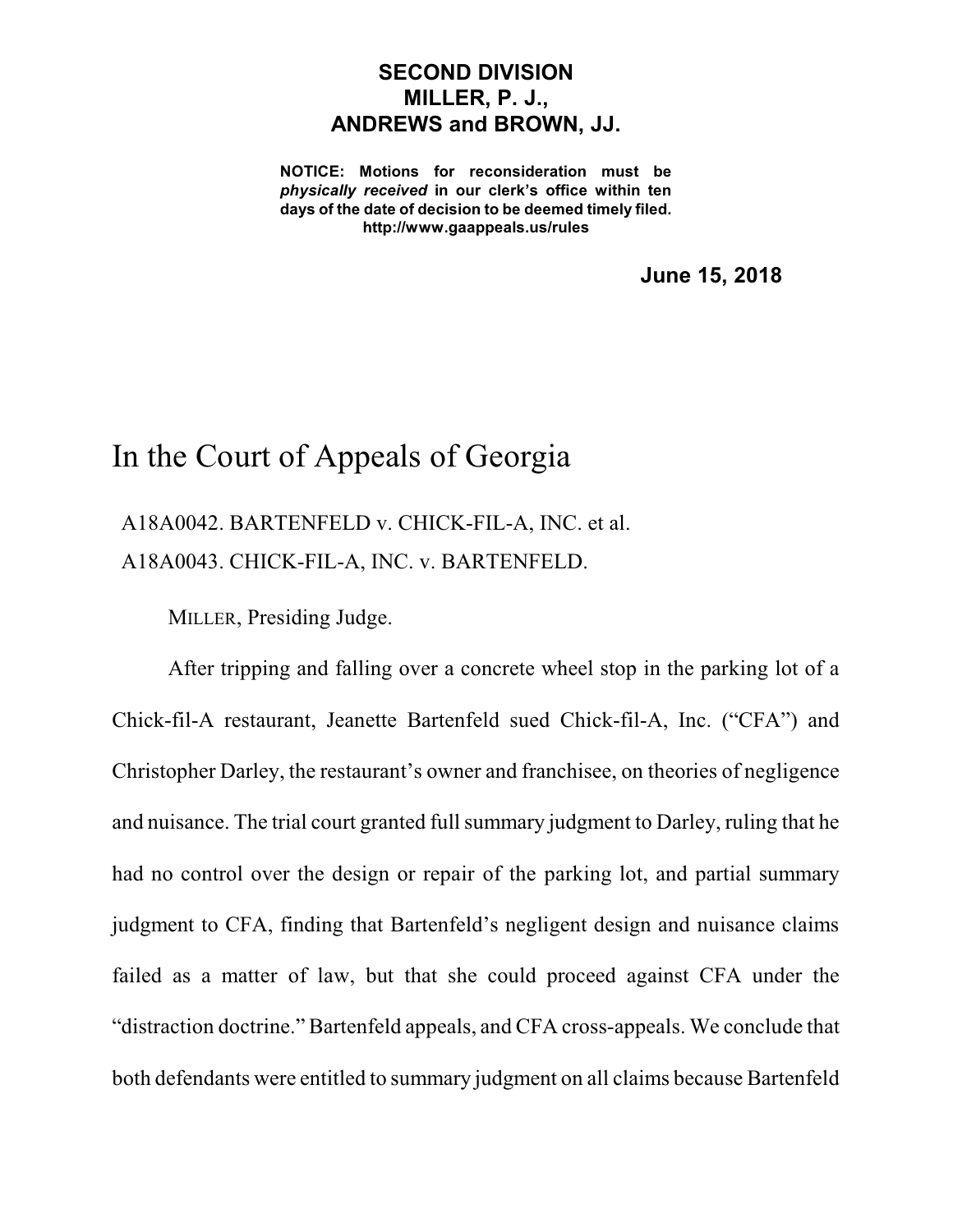failed to establish that a hazard existed. We therefore affirm in part and reverse in part.

To prevail on a motion for summary judgment, the moving party must show that there is no genuine issue asto any material fact and that the undisputed evidence warrants judgment as a matter of law. OCGA  $\S$  9-11-56 (c). We review de novo a trial court's ruling on a motion for summary judgment, viewing the evidence in the light most favorable to the nonmovant. *H. J. Wings & Things v. Goodman*, 320 Ga. App. 54 (739 SE2d 64) (2013).

So viewed, the record shows that on the morning of September 26, 2013, Bartenfeld visited a Chick-fil-A restaurant with her nephew and his girlfriend. Bartenfeld's nephew parked the car in a row of parking spaces facing the restaurant on the other side of a drive-through window and lane. A strip of asphalt painted with white hatch marks served as a buffer between the drive-through lane and the parking spaces, and a similarly-marked pedestrian walkway crossed the drive-through lane and led to the restaurant. Centered at the head of each parking space was a low cement barrier, called a wheel stop, intended to prevent parked cars from encroaching into the buffer strip and drive-through lane. Bartenfeld, her nephew, and his girlfriend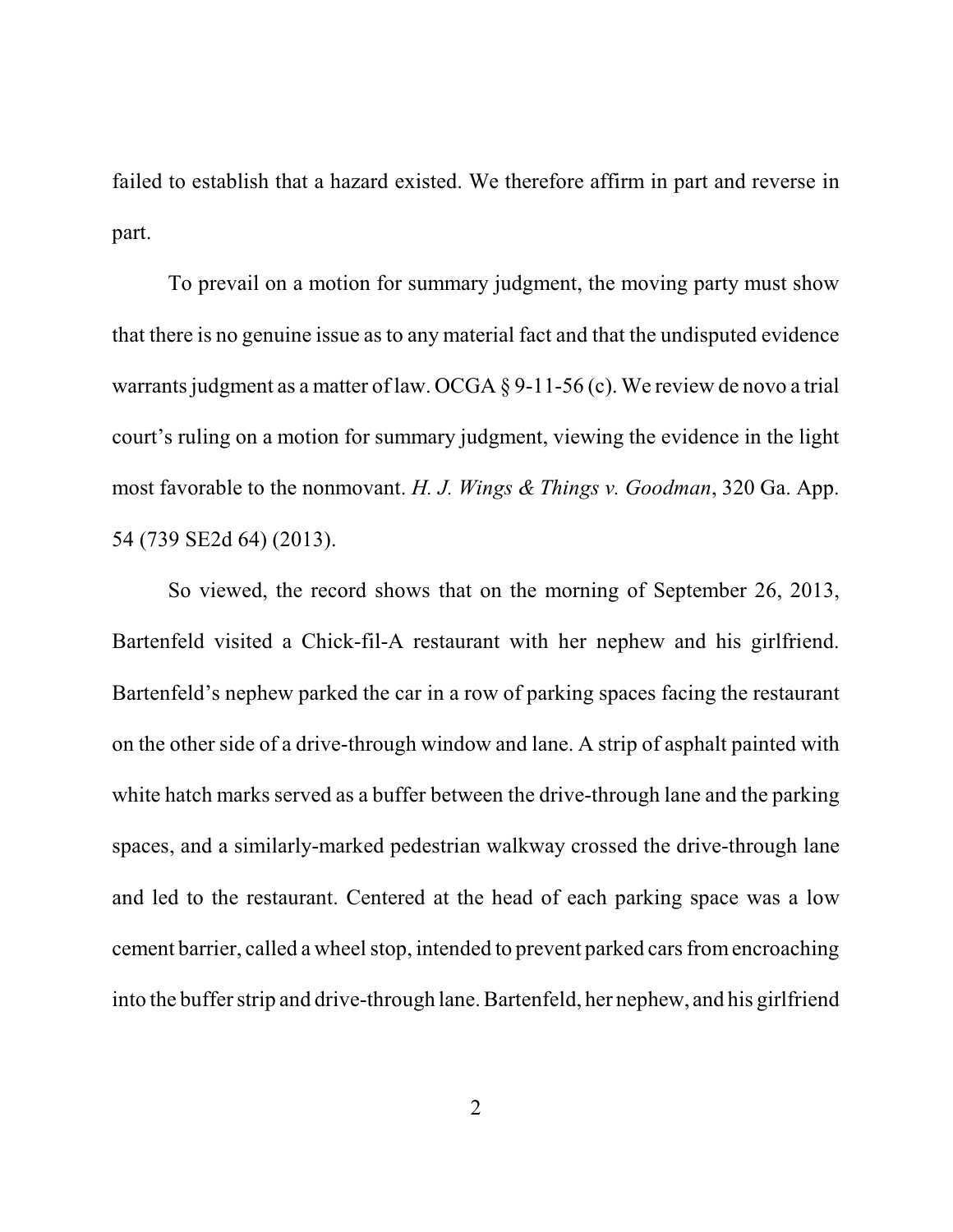exited the car, walked across the drive-through lane next to the pedestrian path, and entered the restaurant.

When the three later exited the restaurant, they followed the same route they had taken to enter. Bartenfeld testified at her deposition that she became distracted by a vehicle stopped at the drive-through window, and she looked in the direction of that vehicle asshe crossed the drive-through lane. Once Bartenfeld cleared the drivethrough lane and reached the buffer strip, she stopped looking at the drive-through window and instead looked forward. As Bartenfeld approached her car, her foot hit the wheel stop in the parking space next to the one where her car was parked. Bartenfeld tripped and fell, suffering a broken arm and bruises.

In her deposition, Bartenfeld testified that she did not see the wheel stop over which she tripped when she entered or exited the restaurant. There was no car parked in the space containing that wheel stop at either time. The parking lot was black asphalt, and the wheel stop was unpainted cement. According to Bartenfeld, she did not see the wheel stop because it "blended in" with the white hatch marks on the buffer strip and pedestrian path. Bartenfeld admitted that she was familiar with wheel stops and had encountered them previously in other parking lots.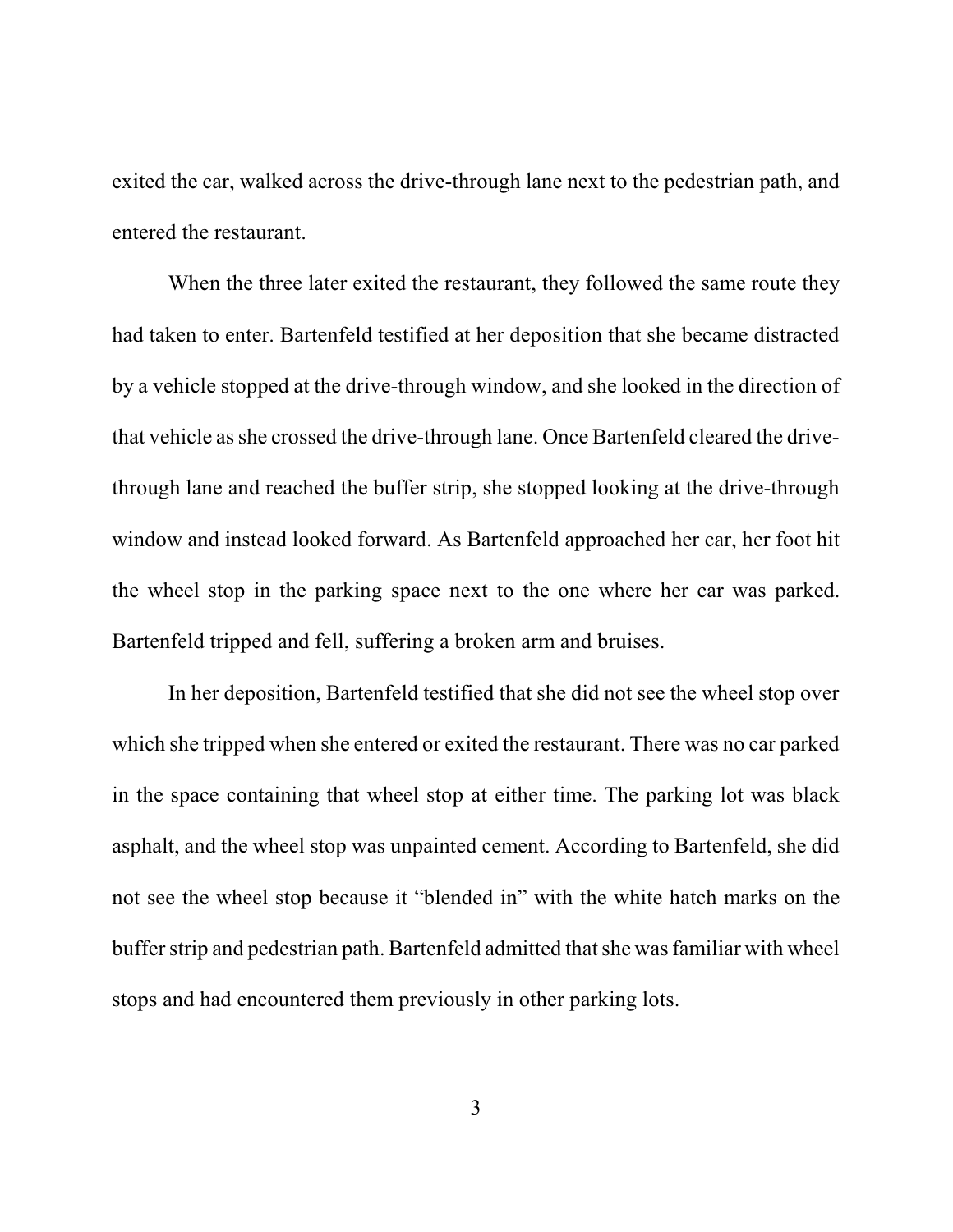Christopher Darley owned and operated the restaurant as a franchisee, managing day-to-day operations; however, CFA owned the real property and designed the improvements thereon, including the building and parking lot. Shortly before Bartenfeld's fall, CFA resurfaced the parking lot and restriped it with fresh paint. The wheel stops were removed for this work and then replaced following its completion. Darley had no input in the parking lot work.

Bartenfeld sued CFA and Darley, alleging that her fall resulted from their negligence and maintenance of a nuisance. In addition, Bartenfeld sought punitive damages from CFA based upon its alleged violation of professional standards, internal policy, and a municipal code governing the use of wheel stops.

Both defendants moved for summary judgment on all claims. The trial court granted Darley's motion for summary judgment in full, finding that he owed Bartenfeld "no duty . . . with respect to the premises" because the undisputed evidence showed that CFA, not Darley, exercised control over the design of the restaurant's parking lot and the selection and placement of wheel stops.

The trial court granted CFA's motion for summary judgment in part. The trial court found that (1) "any claims based on negligent or defective design or engineering" failed because Bartenfeld "offered no expert testimony regarding the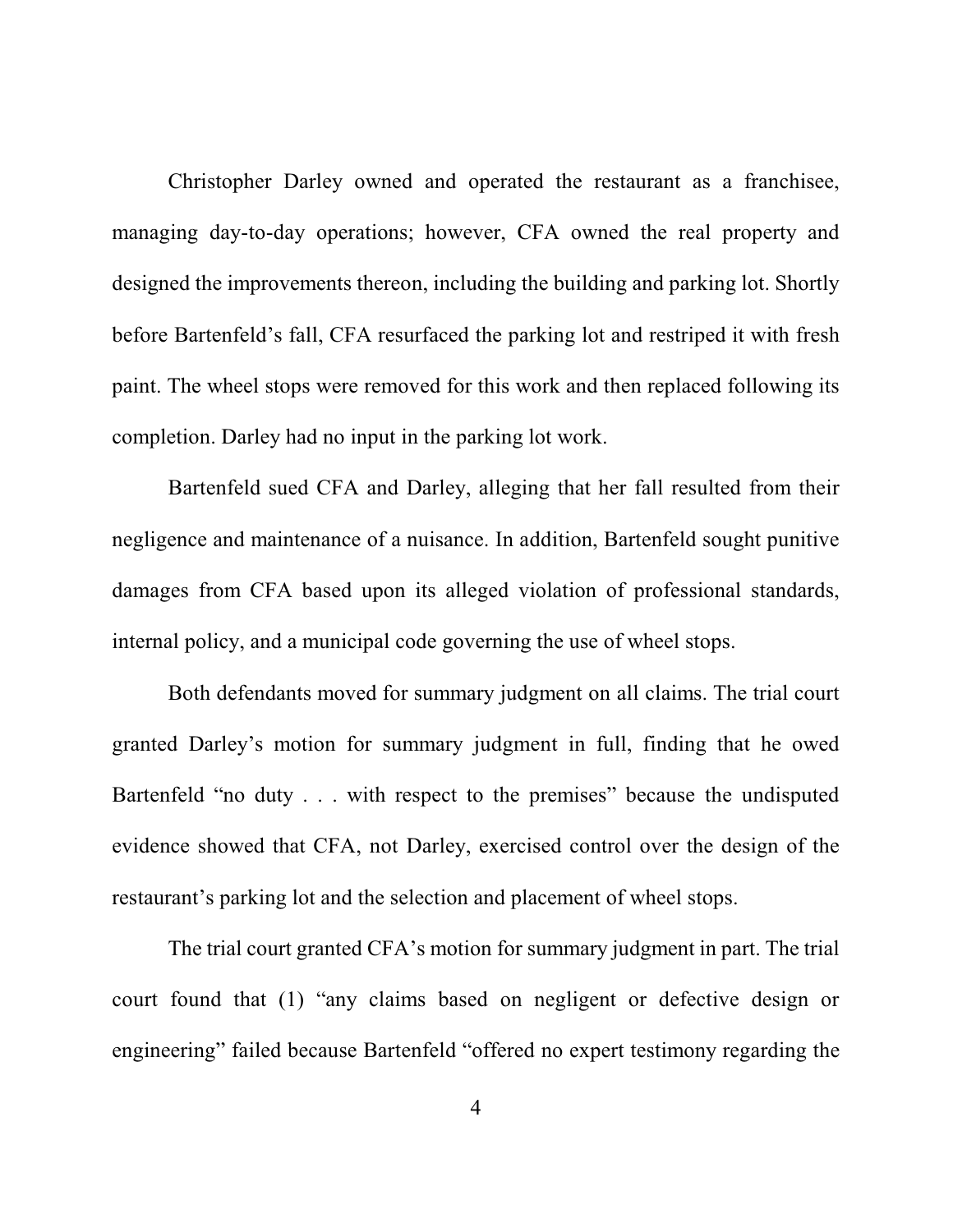appropriate standard for such engineering and design decisions";  $(2)$  Bartenfeld failed to show that the professional standards she cited had been adopted in Georgia or that a violation of those standards established a hazardous condition; (3) the wheel stop did not present a hazardous condition under Georgia law; (4) there was no evidence to support Bartenfeld's claim of nuisance; and (5) summary judgment was proper on Bartenfeld's claim for punitive damages. However, the trial court denied summary judgment to CFA to the extent that Bartenfeld claimed the drive-through was a distraction.

In Case No. A18A0042, Bartenfeld appeals from the trial court's grant of full summary judgment to Darley and partial summary judgment to CFA. In Case No. A18A0043, CFA cross-appeals from the trial court's denial of its motion for summary judgment with respect to Bartenfeld's "distraction doctrine" claim.

#### *Case No. A18A0043*

We begin with CFA's cross-appeal, as it is dispositive of the issues before us. CFA argues that "[i]n the absence of evidence that the premises were defectively or negligently designed and engineered or that the wheelstop was a hazardous condition, CFA, Inc.'s motion for summary judgment should have been granted in its entirety." We agree. Bartenfeld's negligence claim sounds in professional negligence and fails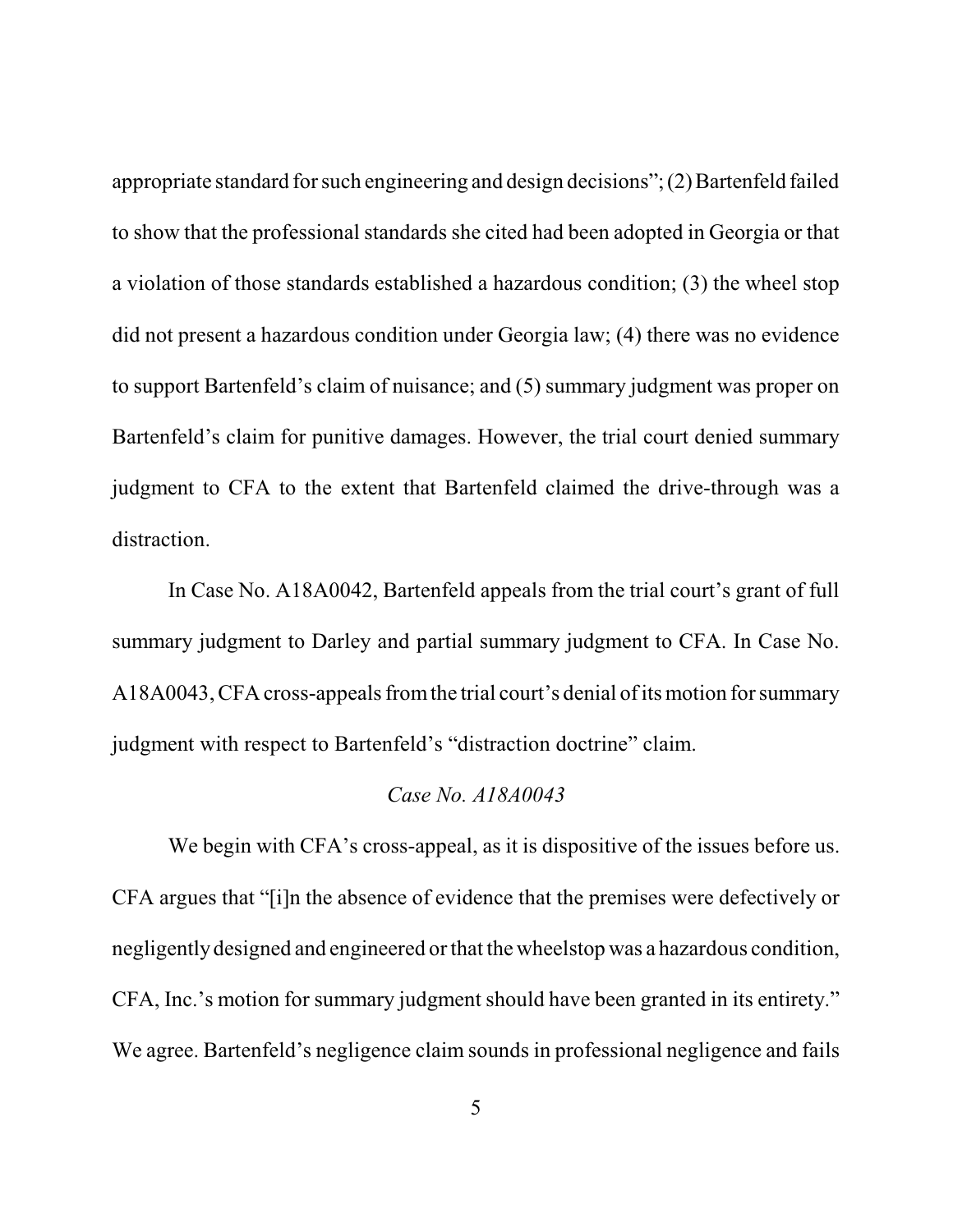for lack of supporting expert testimony that a hazard existed. Further, even if the claim could be characterized as one for simple negligence, it fails because the wheel stop was not a hazard as a matter of law. And in the absence of a hazard, Bartenfeld's nuisance claim also fails.

## 1. *Professional negligence.*

The trial court ruled that "it appears that [Bartenfeld] is alleging, at least in part, that the parking lot was defectively designed and engineered." We agree with the trial court's characterization of Bartenfeld's allegations and conclude that Bartenfeld presented a claim for professional negligence.

When a hazard results from allegedly negligent design or engineering, then the plaintiff's claim is one for professional malpractice. *Dept. of Transp. v. Mikell*, 229 Ga. App. 54, 56-59 (1) (a) (493 SE2d 219) (1997); see also *H. Elton Thompson & Assoc., P. C. v. Williams*, 164 Ga. App. 571, 572 (298 SE2d 539) (1982). "Whether a complaint alleges ordinary negligence or professional malpractice is a question of law for the court, regardless of how the plaintiff categorizes it." (Citation and punctuation omitted.) *Grady Gen. Hosp. v. King*, 288 Ga. App. 101, 102 (653 SE2d 367) (2007).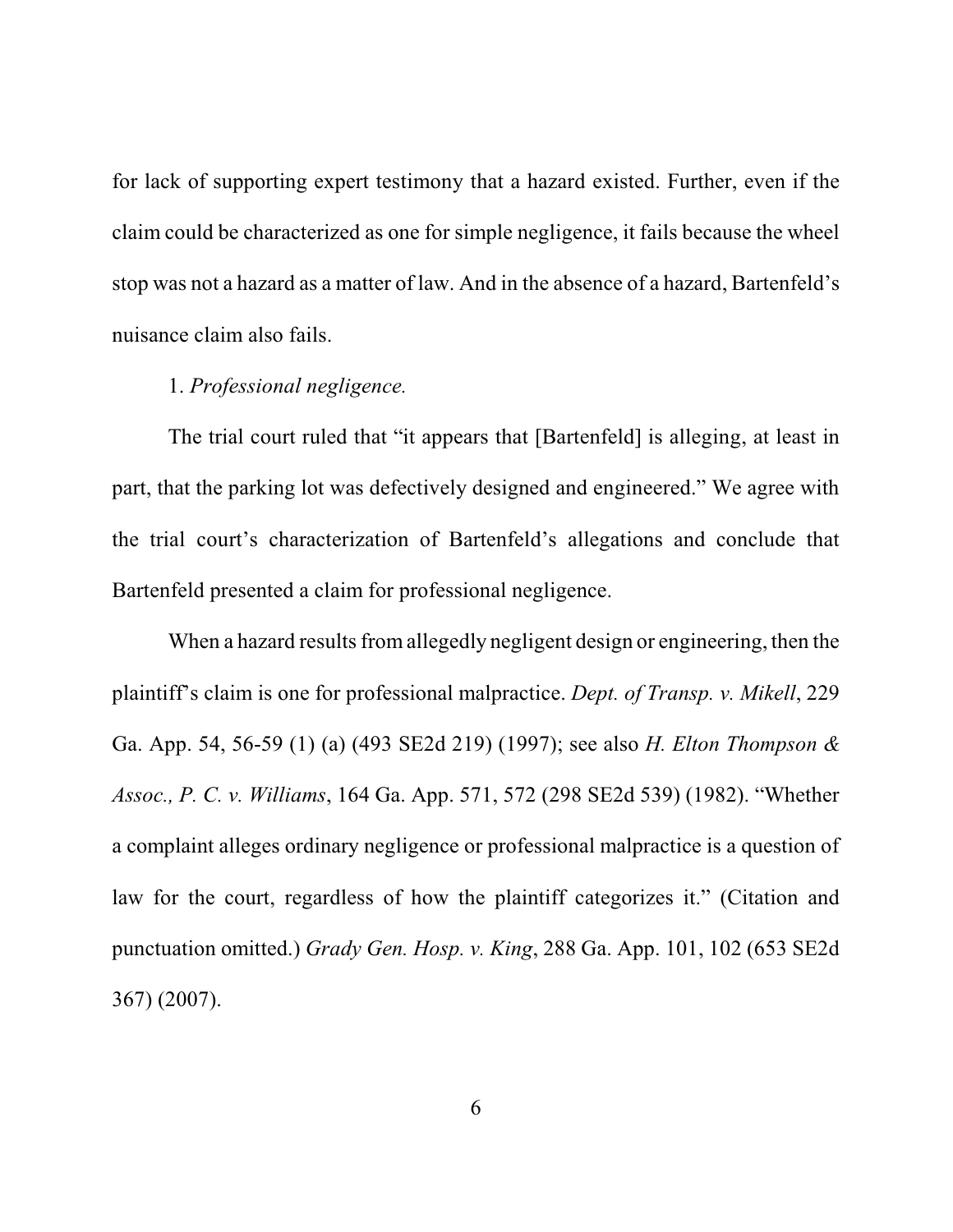Although complaints against professionals may state claims based on ordinary as well as professional negligence, where the allegations of negligence against a professional involve the exercise of professional skill and judgment within the professional's area of expertise, the action states professional negligence. If a claim of negligence goes to the propriety of a professional decision rather than to the efficacy of conduct in the carrying out of a decision previously made, the claim sounds in professional malpractice. However, administrative, clerical, or routine acts demanding no special expertise fall in the realm of simple negligence.

(Citation and footnote omitted.) *Hamilton-King v. HNTB Ga.*, 311 Ga. App. 202, 204 (715 SE2d 476) (2011).

In her complaint, Bartenfeld alleged that the defendants created and maintained a dangerous condition through the use of wheel stops that (1) were identical in appearance to the painted lines designating the buffer strip and pedestrian path and (2) were too close to the drive-through, thereby distracting pedestrians.

These allegations challenge CFA's configuration of the parking spaces, drive-through lane, and pedestrian path, as well as the propriety of its choice among various mechanisms to use these specific wheel stops to prevent cars from encroaching beyond the parking spaces. These are design and engineering decisionsthat "involved the exercise of professionalskill and judgment." *Hamilton-King*, supra, 311 Ga. App.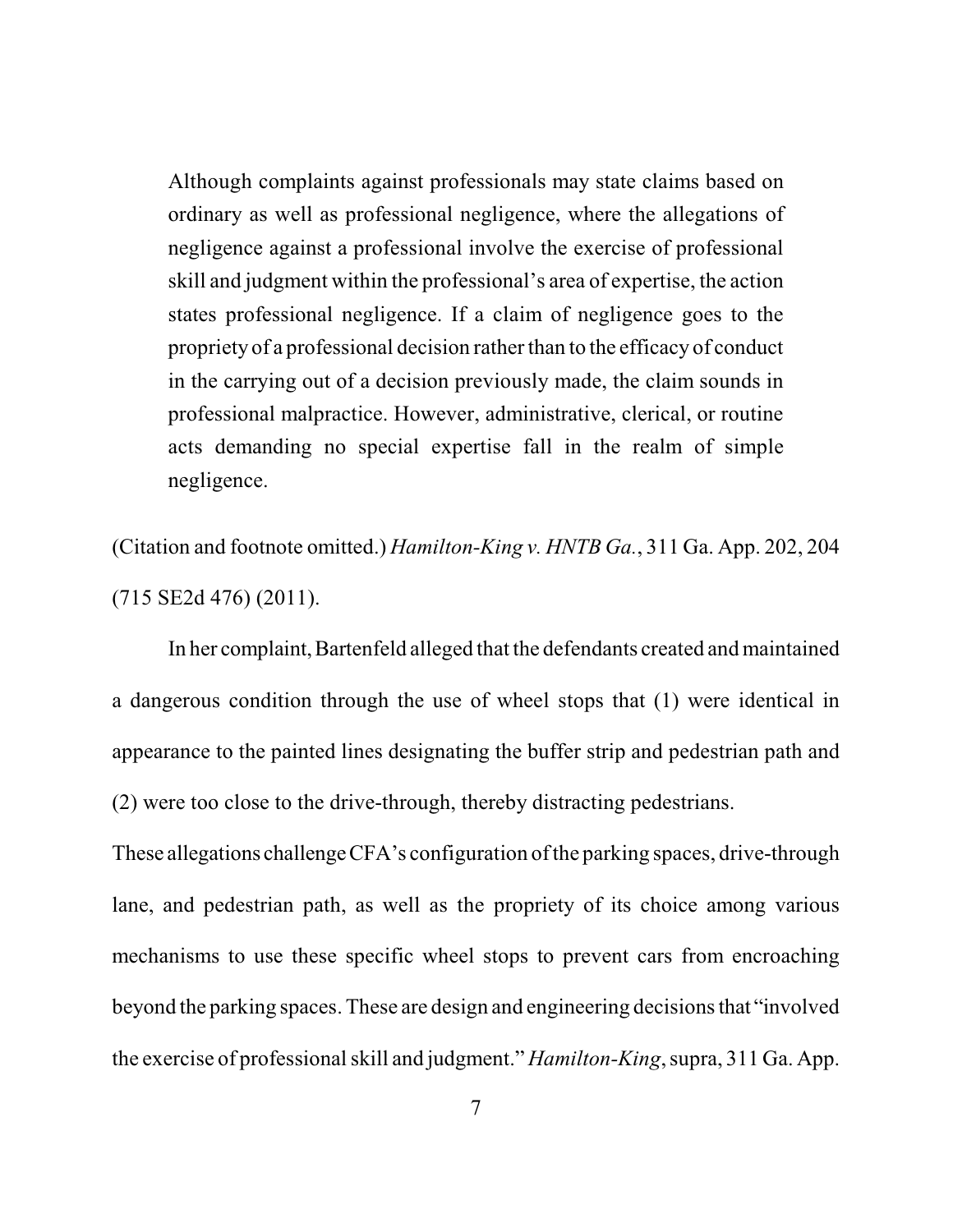at 205 (2). Indeed, asCFA points out, it retained professional architects and engineers to design and construct the improvements on the property, including the parking lot, drive-through, and pedestrian walkways. See *Mikell*, supra, 229 Ga. App. at 56 (1) (a) (holding that "[b]ecause the plaintiffs are challenging the layout of the intersection itself and the choice of traffic control devices which control it, they are asserting that the intersection is negligently engineered and designed").

To support a claim for negligent design or engineering, a plaintiff must present evidence of the applicable standard of care against which to measure the acts of the defendant. *Mikell*, supra, 229 Ga. App. at 58 (1) (a). The plaintiff generally satisfies this requirement by presenting expert opinion testimony. See *Marquis Towers v. Highland Group*, 265 Ga. App. 343, 346 (1) (593 SE2d 903) (2004) ("Expert testimony is required because the court and jury are not permitted to speculate as to the standard against which to measure the acts of the professional in determining whether he exercised a reasonable degree of care.") (punctuation and footnote omitted); see also *Anderson v. Atlanta Gas Light Co.*, 324 Ga. App. 801, 813-815 (2) (751 SE2d 589) (2013). "The exception to this rule is where the alleged professional negligence is so 'clear and palpable' that it may be understood by a jury absent the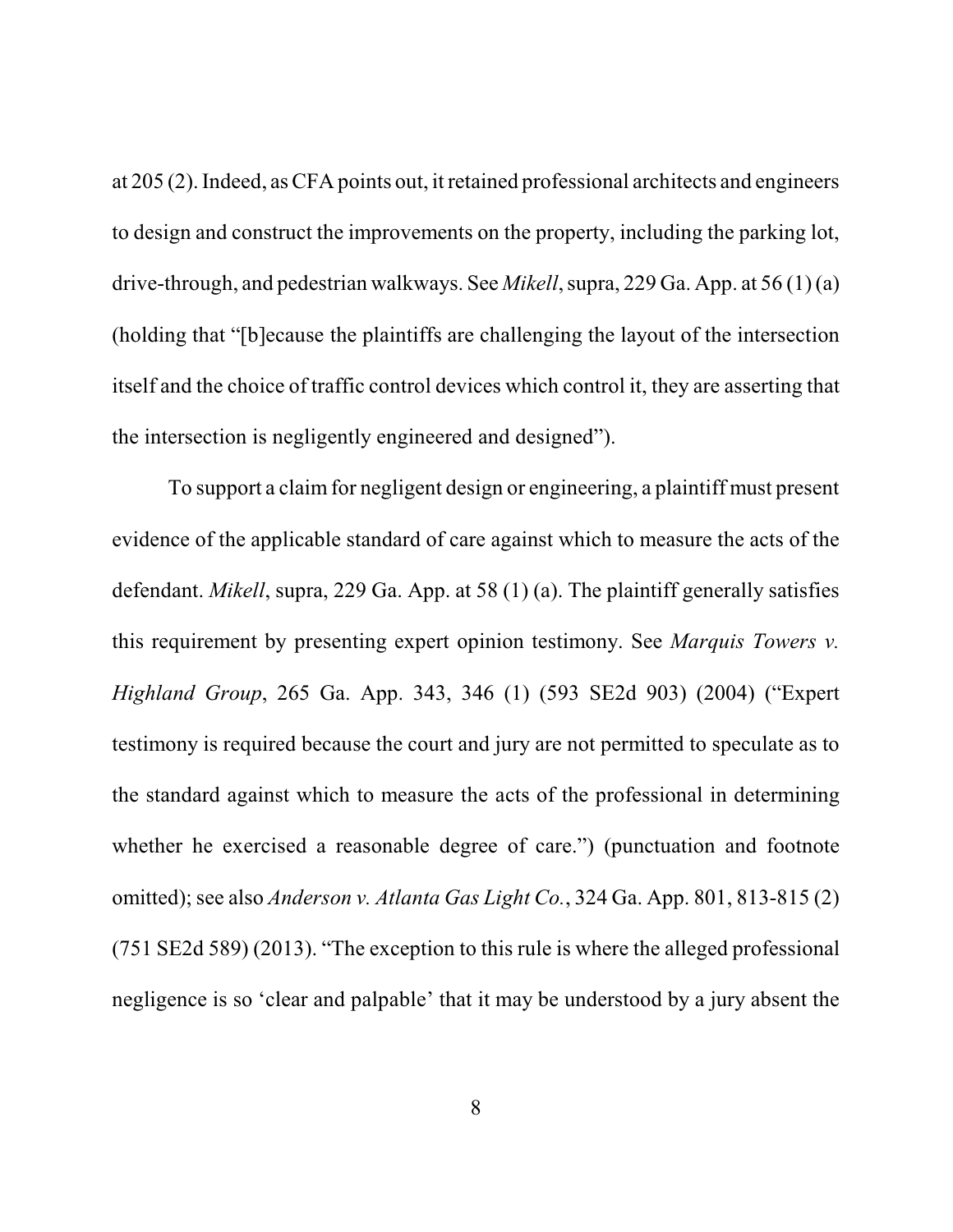production of expert testimony." *Minnix v. Dept. of Transp.*, 272 Ga. 566, 572 n. 32 (533 SE2d 75) (2000) (citation omitted).

It is undisputed that Bartenfeld presented no expert testimony concerning the appropriate standard of care by which to measure CFA's design and engineering decisions in this case. Nevertheless, she argues that expert testimony was not required here because the issues are "not beyond the ken of an average juror" and because CFA violated various applicable professional and internal corporate standards. We are not persuaded.

(a) Citing *Pinder v. H & H Food Svcs.*, 326 Ga. App. 493 (756 SE2d 721) (2014) (physical precedent only), Bartenfeld argues that the issues in this case are simple enough that expert testimony is unnecessary. In *Pinder*, however, the plaintiff tripped over a parking bumper that was "sitting about one to one-and-one-half feet up on the sidewalk" with a broken, rusted bolt sticking out of the top. Id. at 495. We held that the plaintiff was not required to present expert testimony to survive summary judgment because her allegations centered on poor maintenance and inadequate lighting. Id. at 498-499 (1).

In this case, by contrast, Bartenfeld challenges the design and configuration of the parking lot structures, not the condition in which CFA maintained them.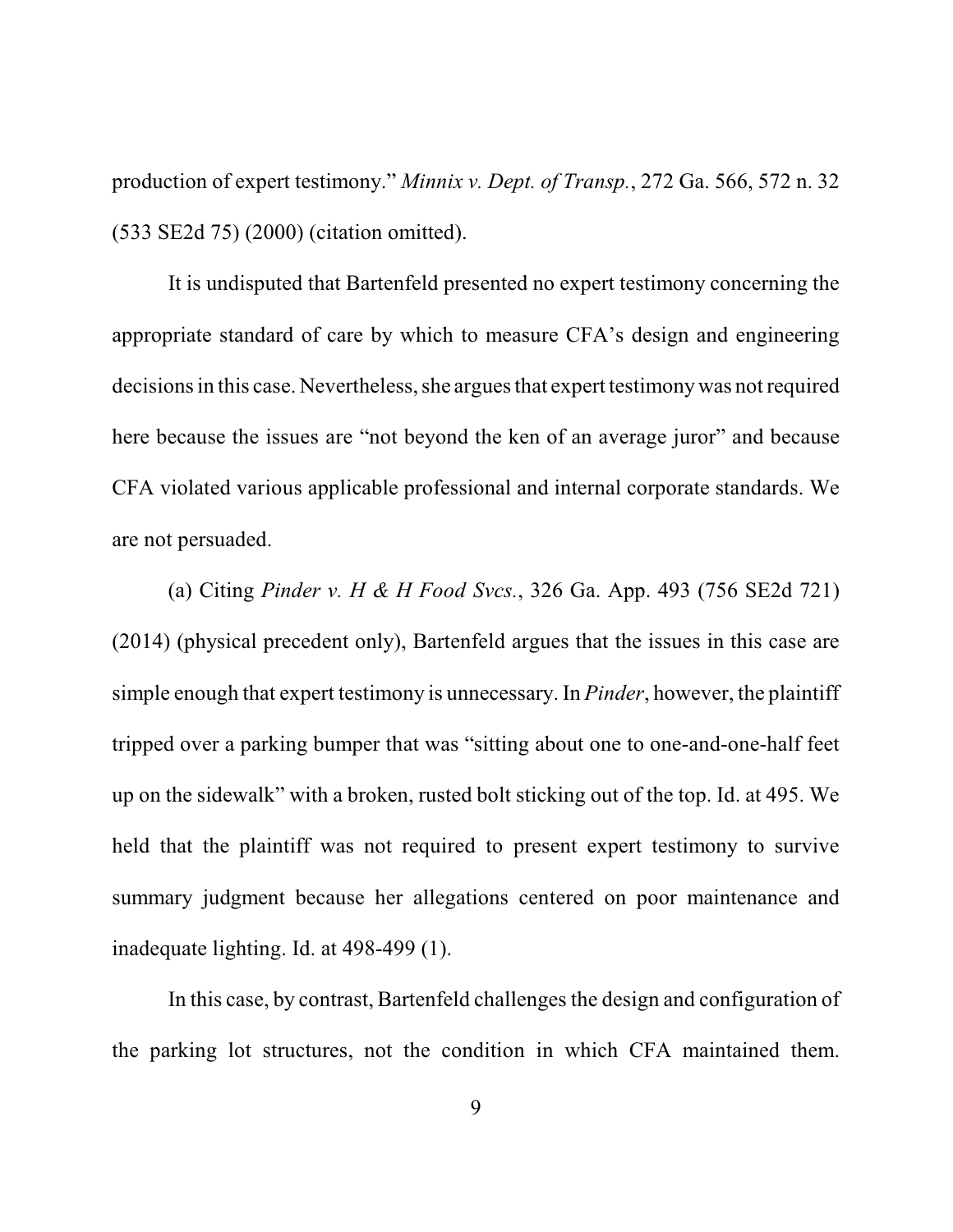Bartenfeld has not asserted that CFA had allowed the condition of the premises to deteriorate in an unsafe manner, as was the allegation in *Pinder*. Accordingly, her claim is one for negligent design or engineering, not negligent maintenance. *Pinder*, therefore, does not help her avoid the requirement of providing expert testimony.

(b) In the absence of expert testimony showing the existence of a hazard, Bartenfeld attempts to prove that the wheel stop was hazardous by citing several allegedly authoritative standards prohibiting wheel stops. "[E]vidence of . . . a violation of professional standards in some cases may be so clear and palpable that it may be understood by a factfinder without expert evidence as to a professional standard of care." (Citation and punctuation omitted.) *Ga. Real Estate Appraisers Bd. v. Krouse*, 299 Ga. App. 73, 77 (1) (681 SE2d 737) (2009). To avoid the requirement of presenting explanatory expert testimony, however, the plaintiff mustshow that the standards were "authoritative" and "mandatory." *Mikell*, supra, 229 Ga. App. at 57 (1) (a). In addition, the standards must "clearly and unambiguously" express the applicable standard of care, and the defendant's conduct must be "so blatant that it clearly violates the standards." *Georgia Real Estate Appraisers Bd.*, supra, 299 Ga. App. at 78-79; see also *Mikell*, supra, 229 Ga. App. at 58 (1) (a) (where authoritative professional standard contemplates the exercise of discretion, or is "permissive and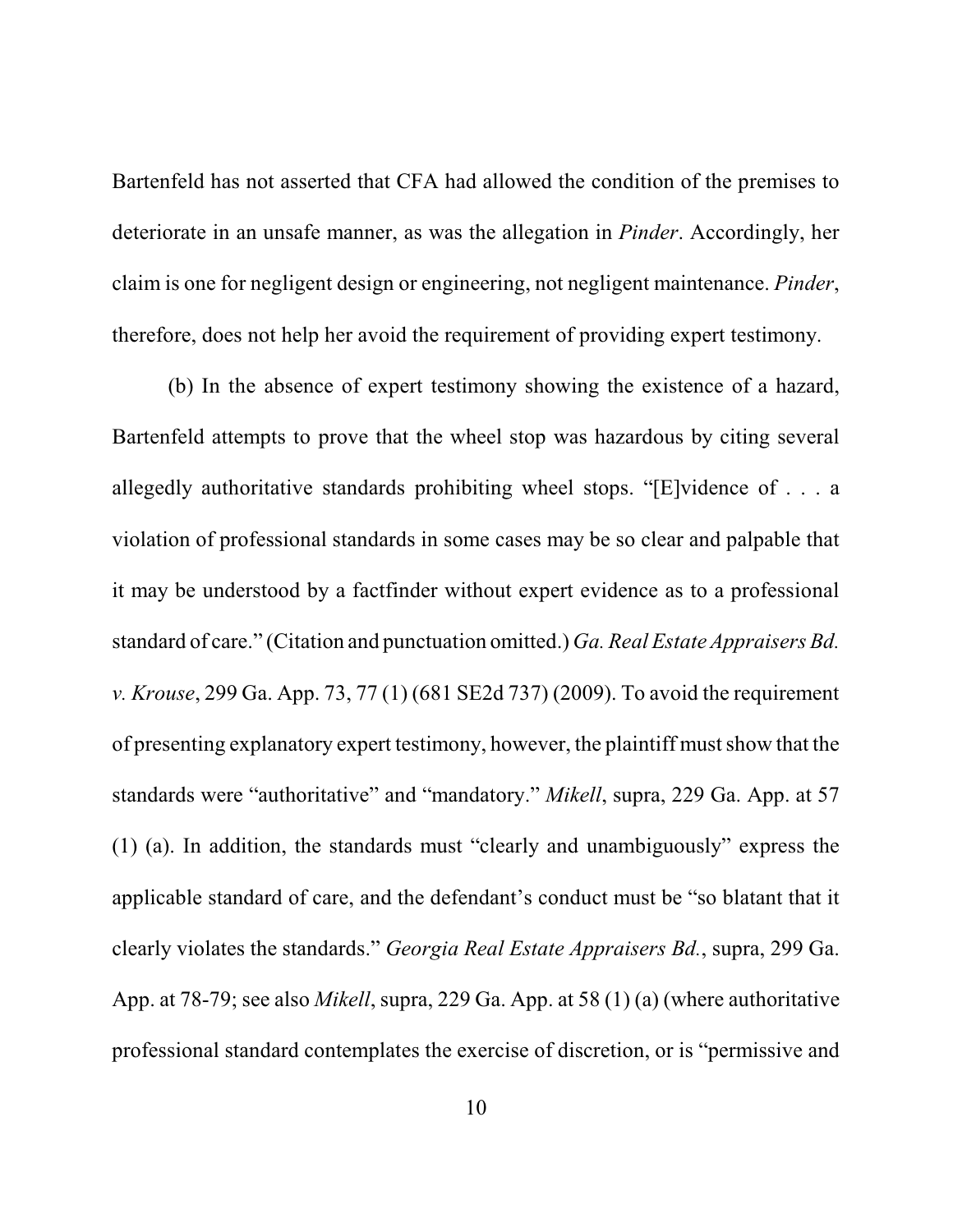advisory," it is insufficient to establish standard of care). Here, Bartenfeld fails to demonstrate that the standards she cites were mandatory, clear, and unambiguous, or that CFA blatantly violated them.

First, Bartenfeld asserts that CFA violated the American Society for Testing and Materials' ("ASTM") standard for safe walking surfaces. However, as the trial court noted, ASTM's website expressly states, "ASTM standards are voluntary in that we do not mandate their use."<https://www.astm.org/ABOUT/faqs.html>.<sup>1</sup> Moreover, CFA's use of the wheel stop was not inconsistent with the ASTM standard because the color of the wheel stop contrasted with the surrounding black asphalt and the wheel stop was not located in the pedestrian walkway.<sup>2</sup> Thus, the ASTM standard did not "clearly and unambiguously" express a standard prohibiting the use of wheel stops, and CFA committed no "blatant" violation of such a standard. See *Ga. Real Estate Appraisers Bd.*, supra, 299 Ga. App. at 77 (1).

<sup>&</sup>lt;sup>1</sup> We also note that safety standards promulgated by private, voluntary associations generally require expert testimony to "identify, authenticate, and explain them." *Dayoub v. Yates-Astro Termite Pest Control Co.*, 239 Ga. App. 578, 581 (2) (b) (521 SE2d 600) (1999).

<sup>&</sup>lt;sup>2</sup> The standard provides, in relevant part, that "[p]arking lots should be designed to avoid the use of wheel stops," "[w]heel stops shall not be placed in pedestrian walk way or foreseeable pedestrian paths," and "[w]heel stops shall be in contrast with their surroundings."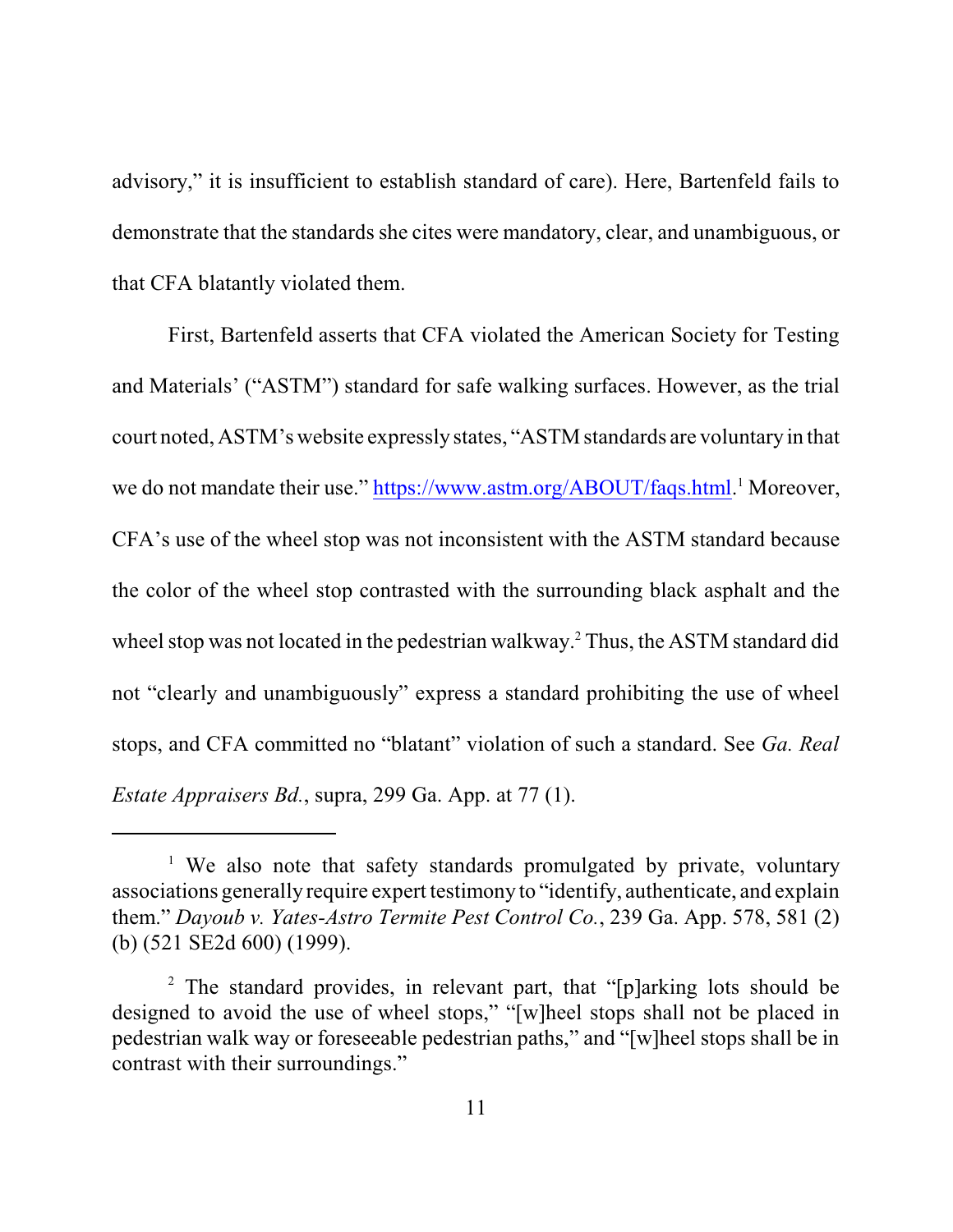Bartenfeld also contends that CFA violated its own internal civil engineering standards regarding the use of wheel stops. "Although a company's private policy may be admissible for the purpose of illustrating negligence (or lack thereof) under circumstances to which the policy would be applicable, the policy does not establish the governing standard of care." (Citations omitted.) *Youngblood v. All American Quality Foods*, 338 Ga. App. 817, 821-822 (792 SE2d 417) (2016) (physical precedent only). Thus, CFA's internal policies cannot, by themselves, substitute for expert testimony establishing the governing standard of care or the existence of a hazardous condition.

In any event, there is no evidence that CFA violated its internal standards. Although CFA's standards note that wheel stops are "only to be used when no other practical option exists," they also provide detailed instructions for the installation of wheel stops. Nothing in the record shows that CFA's standards prohibited the use of wheel stops or that other practical options existed in this case.

Bartenfeld also contends that CFA's standards mandated the use of yellow polymer wheel stops instead of concrete wheel stops. <sup>3</sup> The record shows that, for

<sup>&</sup>lt;sup>3</sup> Bartenfeld asserts that she might not have fallen if CFA had used yellow wheel stops at the restaurant, but this is mere speculation and is therefore insufficient to create an issue of fact to avoid summary judgment. See *Canaan Land Properties*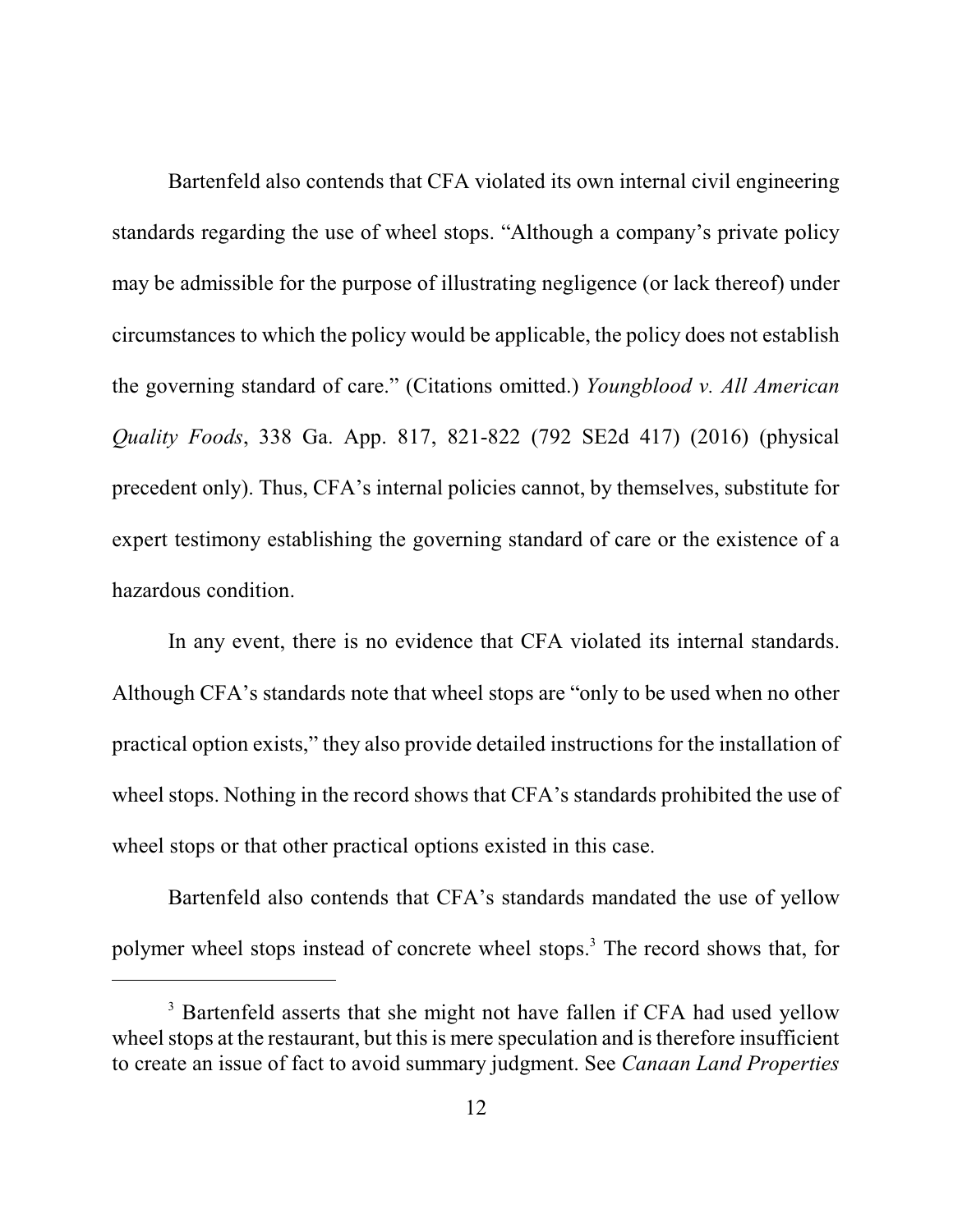many years, CFA followed the industry standard of using concrete wheel stops. A few years before Bartenfeld's fall, CFA amended its standards to recommend that wheel stops installed at new CFA locations be made from yellow polymer rather than concrete because polymer is a more durable material. Even after the shift to polymer wheel stops for new locations, however, CFA's internal policy was to replace wheel stops "like for like" at existing store locations, meaning that it would simply replace the same wheel stop that was present at that location, in the absence of damage. Thus, the record does not show that CFA had a clear, mandatory policy requiring yellow polymer wheel stops at all locations.

Finally, Bartenfeld argues that CFA's use of the concrete wheel stops violated the City of Marietta's municipal code, which she claims incorporated a traffic engineering standard recommending that wheel stops be avoided or painted yellow. There is no evidence, however, that the restaurant is located in Marietta and thus subject to that city's municipal code.<sup>4</sup>

*v. Herrington*, 330 Ga. App. 17, 19 (1) (766 SE2d 493) (2014) ("A mere possibility of causation is not enough and when the matter remains one of pure speculation or conjecture and the probabilities are at best evenly balanced it is appropriate for the court to grant summary judgment to the defendant.") (citation and footnote omitted).

<sup>&</sup>lt;sup>4</sup> CFA claims that the restaurant is not located in Marietta.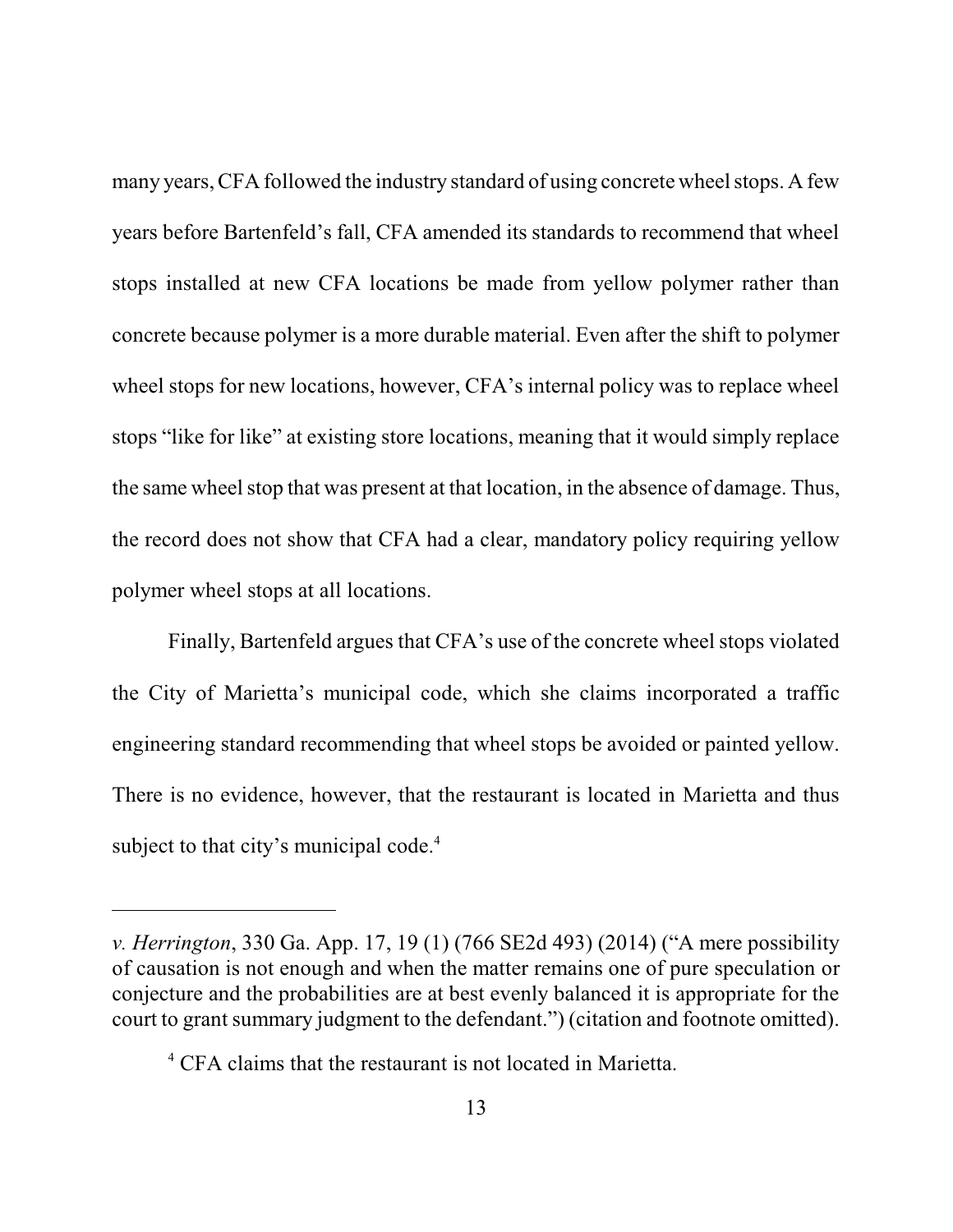Because Bartenfeld presented no expert testimony and no evidence that CFA blatantly violated a governing professional standard, her professional negligence claim fails and both CFA and Darley were entitled to summary judgment on that claim.

## 2. *Ordinary negligence.*

Even if Bartenfeld's negligence claim could be construed as an ordinary negligence claim, she failed to present evidence that the wheel stop constituted a hazardous condition under an ordinary negligence analysis.<sup>5</sup>

"The plaintiff's first burden in a premises liability case is to show the premises were defective or hazardous." (Citation and footnote omitted.) *Cohen v. Target Corp.*, 256 Ga. App. 91, 92 (567 SE2d 733) (2002); see also *Aubain-Gray v. Hobby Lobby Stores*, 323 Ga. App. 672, 674 (1) (747 SE2d 684) (2013) ("the plaintiff's threshold burden" is to demonstrate a defect or hazard). In the absence of "evidence of the existence of a condition that would subject an invitee to an unreasonable risk of injury," the plaintiff cannot recover. (Footnote omitted.) *Garrett v. Hanes*, 273 Ga.

<sup>&</sup>lt;sup>5</sup> Claims for ordinary negligence need not be supported by expert testimony. See *Mikell*, supra, 229 Ga. App. at 59-60 (1) (c).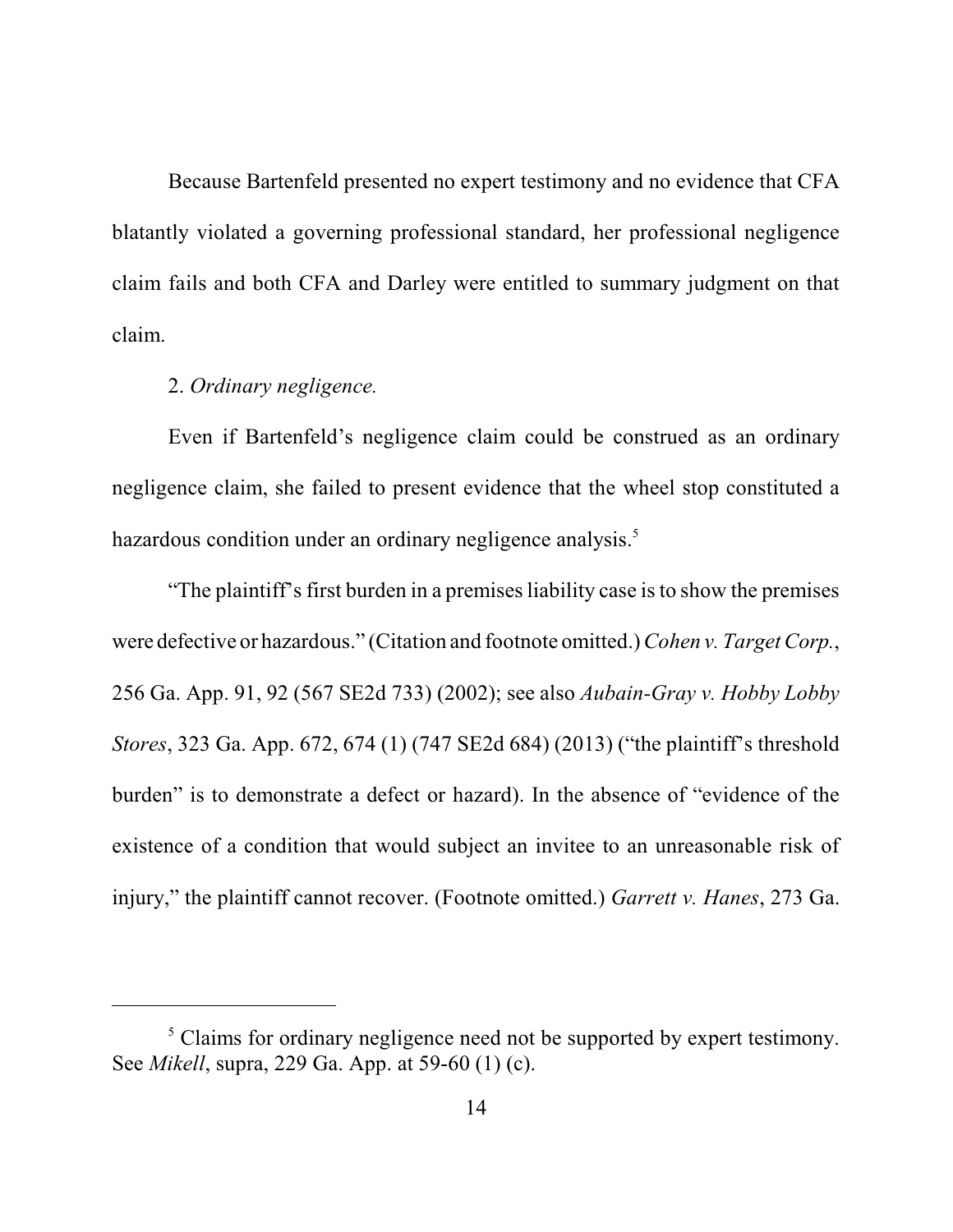App. 894, 895 (616 SE2d 202) (2005) (landowner was entitled to summary judgment because there was no evidence that step over which plaintiff tripped was hazardous).

"[O]ccupiers of premises whereon the public isinvited to come are notrequired to keep their parking lots and other such areas free from irregularities and trifling defects. One coming upon such premises is not entitled to an absolutely smooth or level way of travel." *Wright v. JDN Structured Finance*, 239 Ga. App. 685, 686-687 (2) (522 SE2d 4) (1999) (affirming summary judgment to the defendant where the plaintiff alleged that she tripped over a curb and planter in a shopping center). Accordingly, it has long been the law in Georgia that wheel stops and similar static structures are common features of parking lots that should be anticipated by invitees and do not generally constitute hazards. See *McMullan v. Kroger Co.*, 84 Ga. App. 195, 198 (65 SE2d 420) (1951) (concrete bar in parking lot was not a hazard because "it could easily have been seen by anyone with normal vision while walking there and exercising ordinary care for his own safety"); see also *McHugh v. Trust Co. of Ga.*, 102 Ga. App. 412, 412-413 (116 SE2d 512) (1960) ("cement separator" in parking lot presented no unreasonable danger because such structures "can be anticipated by persons traversing a parking lot").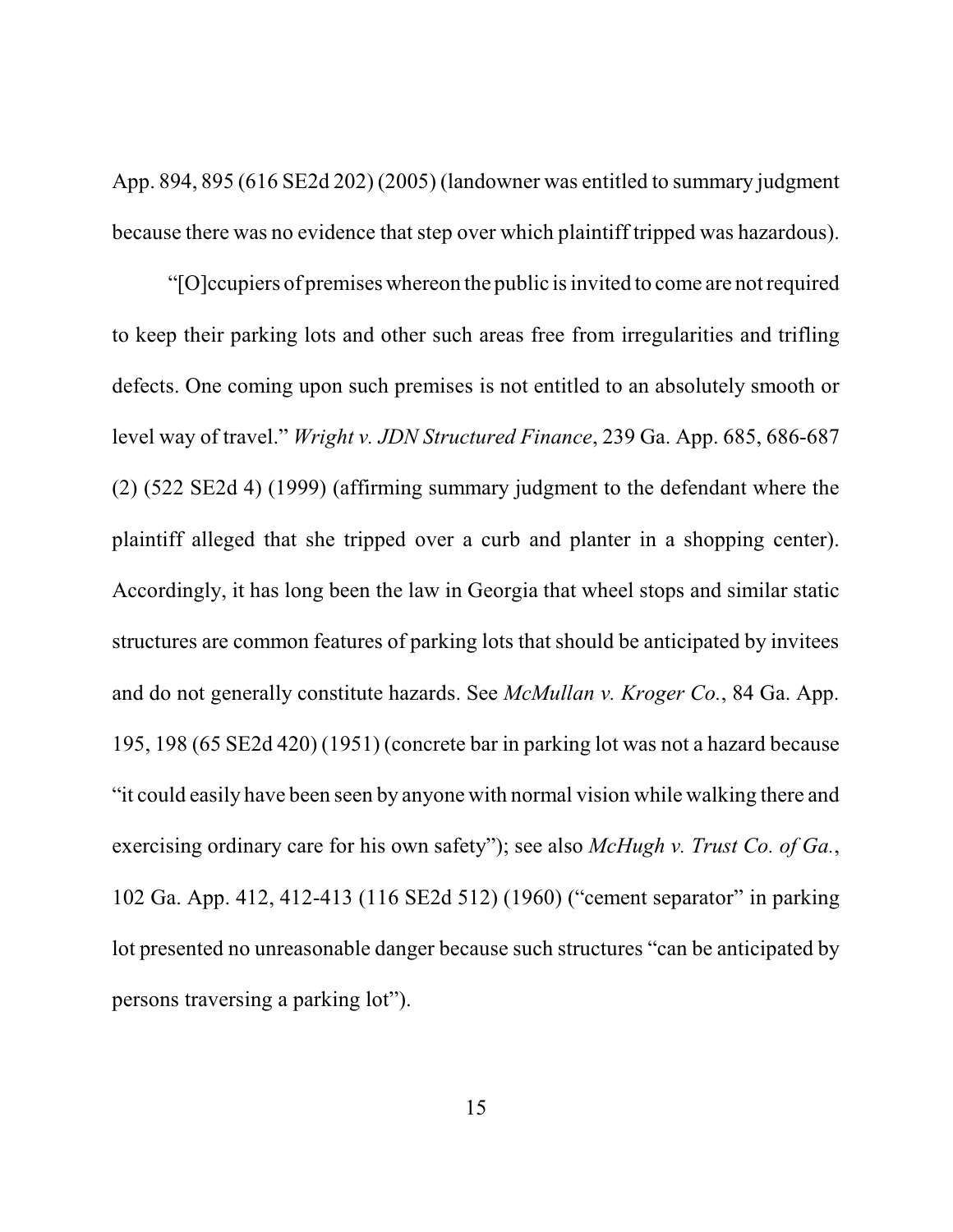In light of this precedent, Bartenfeld acknowledges that CFA's "mere use of a wheel stop alone does not automatically amount to a hazard." She argues, however, that the wheel stop in this case was a hazard because it "blended in with the striping. creating an optical illusion that the wheel stop was not an elevated trip hazard," and because it was positioned near the drive-through window, thereby creating a distraction. Neither of these arguments is persuasive.

(a) With respect to Bartenfeld's "optical illusion" argument, we rejected a similar contention in *Carmichael v. Timothy*, 104 Ga. App. 16 (120 SE2d 814)  $(1961)$ , and held that a parking divider that allegedly blended in with its surroundings was not a hazard because "there is a duty on the part of parking lot users to anticipate the presence of parking dividers, day or night." Id. at 18(1); see also *Pirkle v. Robson Crossing, LLC*, 272 Ga. App. 259, 261 (612 SE2d 83) (2005) (plaintiff who alleged that she tripped over a parking lot curb due to an "optical illusion" disguising the curb's height could not survive summary judgment because "there is no evidence, expert or otherwise, that the allegedly 'hazardous' curb was negligently designed, constructed, or maintained").<sup>6</sup>

<sup>&</sup>lt;sup>6</sup> We have ruled that fact issues exist, however, where the plaintiff has submitted expert testimony to support a claim that a structure was obscured due to an "optical illusion." See, e.g., *Perkins v. Val D'Aosta Co.*, 305 Ga. App. 126 (699 SE2d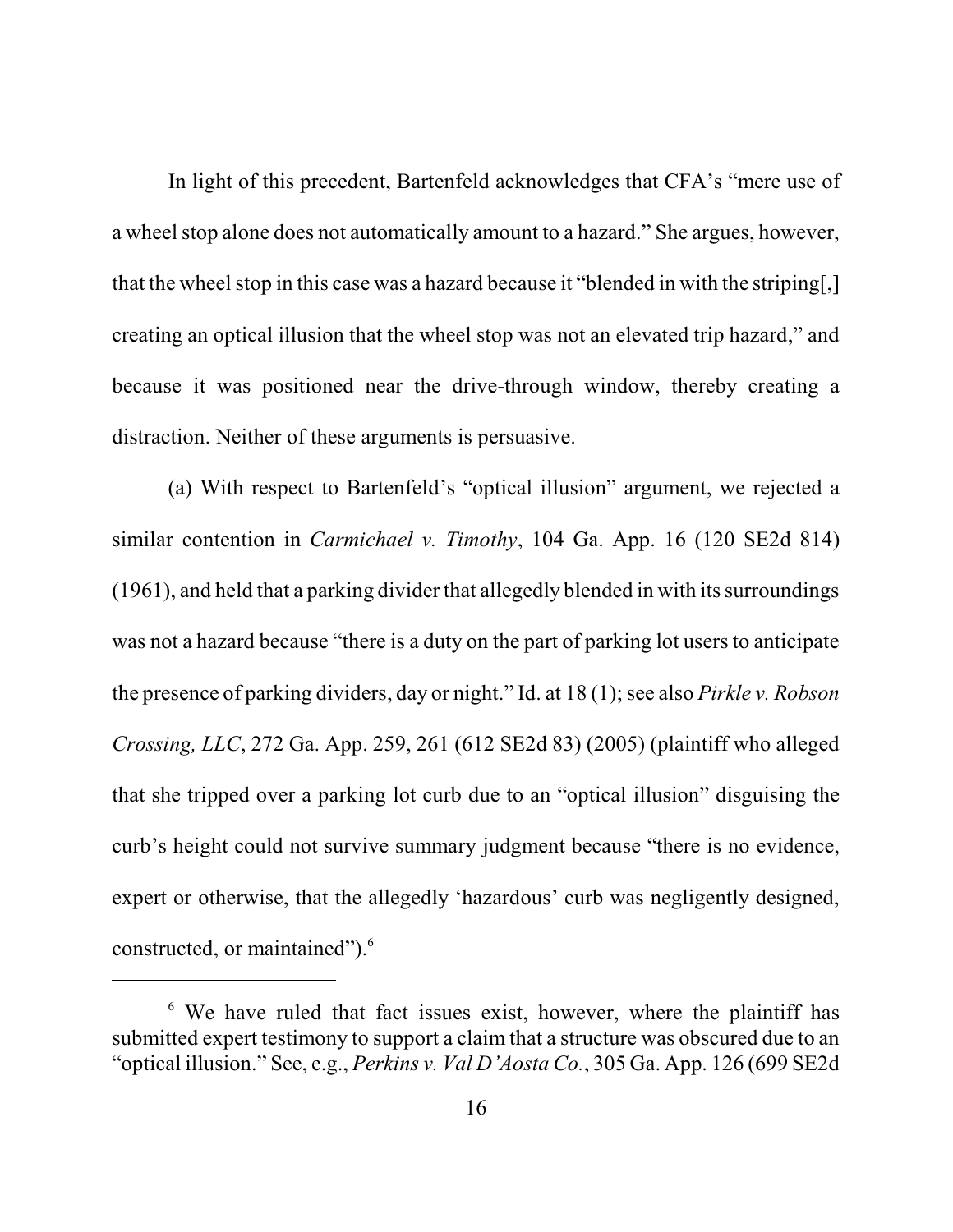Bartenfeld'sreliance on*KrystalCo. v. Butler*, 149 Ga. App. 696 (256 SE2d 96) (1979), for the proposition that a parking lot obstruction may pose an unreasonable risk for an invitee is misplaced. In *Krystal*, the plaintiff was forced to walk through the parking lot due to parked cars, trash cans, and trees that blocked a pedestrian walkway. The plaintiff tripped over a "speed breaker" that was the same color and material as the pavement. Id. at 696. We held that the multiple obstructions in the pedestrian walkway "and the evidence of a failure to distinguish the speed breaker by color" could demonstrate a hazardous condition. Id. at 697. In this case, however, nothing obstructed Bartenfeld from using the marked pedestrian walkway; the object over which she tripped was a wheel stop, a common feature of parking lots; and the wheel stop's natural cement color contrasted with the surrounding black asphalt. Thus, Bartenfeld's reliance on this case is unavailing.

(b) We also find no merit in Bartenfeld's assertion that the wheel stop was hazardous because of its proximity to the drive-through window. First, this claim falls entirely within the realm of negligent design and engineering and thus fails as

<sup>380) (2010) (</sup>plaintiff who fell from a curb that he described as an "optical illusion" submitted the affidavit of an expert professional engineer, who opined that the curb was defective and presented a fall hazard); *Hagadorn v. Prudential Ins. Co.*, 267 Ga. App. 143 (598 SE2d 865) (2004) (similar facts). Again, Bartenfeld offered no expert testimony.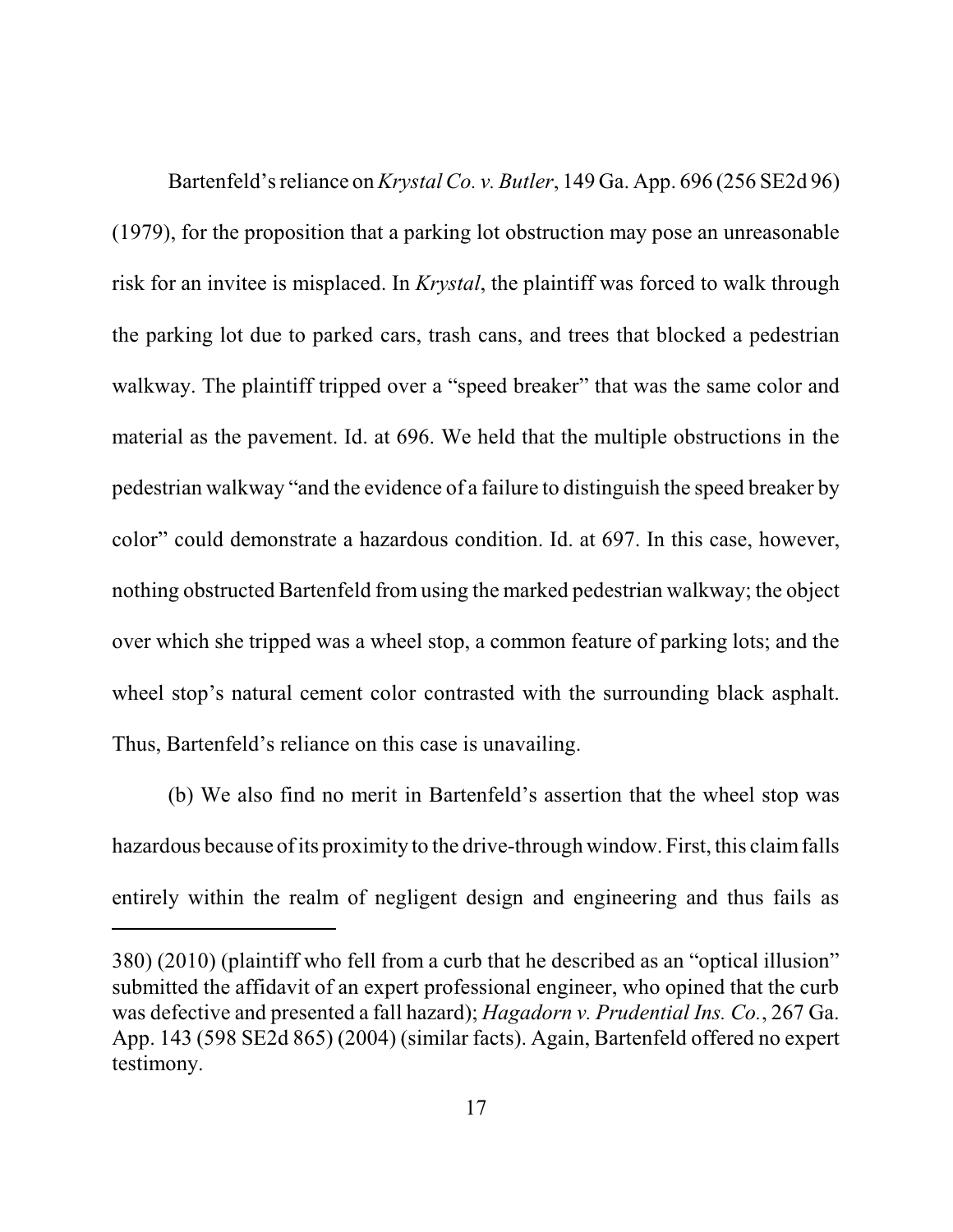discussed in Division 1, supra. Second, Bartenfeld testified that when she fell, she had already successfully traversed the drive-through lane, was no longer even looking at the drive-through window, and was instead looking forward. "This testimony refutes any claim that [Bartenfeld] was distracted by concerns over traffic hazards immediately before the fall." *Wiley v. Family Dollar Store of Swainsboro, Ga.*, 208 Ga. App. 461, 462 (430 SE2d 839) (1993).

In sum, because Bartenfeld failed to present evidence of a hazard under theories of either professional negligence or ordinary negligence, the defendants were entitled to summary judgment on her negligence claim.

3. *The "distraction doctrine."*

Although the trial court found that there was no hazard here, it proceeded to conclude that an issue of fact existed as to whether Bartenfeld was distracted by the drive-through. In this respect, the trial court erred.

The distraction doctrine "holds that one is not bound to the same degree of care in discovering or apprehending danger in moments of stress or excitement or when the attention has been necessarily diverted." (Citation and punctuation omitted.) *Robinson v. Kroger Co.*, 268 Ga. 735, 744 (2) (A) (493 SE2d 403) (1997). The distraction doctrine "is not an independent theory of recovery but may operate to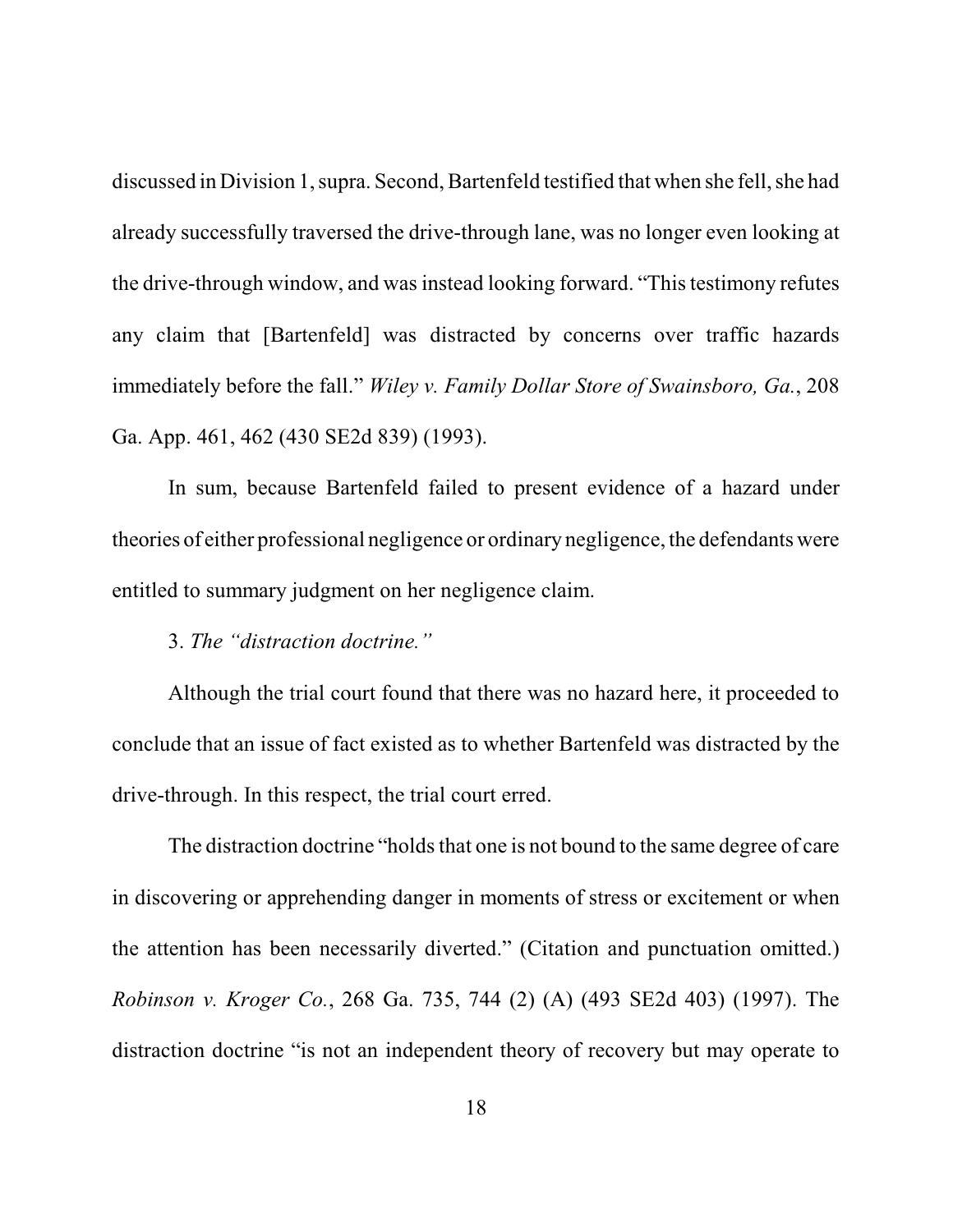excuse or negate a plaintiff's failure to discover the hazard when the source of the distraction is attributable to the defendant." *Wallace v. Nissan of Union City*, 240 Ga. App. 658, 661 (2) (524 SE2d 542) (1999). Thus, the distraction doctrine is relevant only if the plaintiff has established that a hazard exists and that the defendant had superior knowledge of that hazard.

As explained in Divisions 1 and 2, supra, Bartenfeld failed to carry her threshold burden of establishing that a hazard existed. Accordingly, the trial court erred by permitting a "distraction doctrine" claim to survive summary judgment, as there exists no such independent claim. We therefore reverse that portion of the trial court's order.

#### *Case No. A18A0042*

In her appeal, Bartenfeld argues that the trial court erred by finding that she asserted a claim for professional negligence. For the reasons discussed in Division 1, supra, we find no merit in this argument. Bartenfeld also argues that the trial court erred by rejecting her nuisance and punitive damages claims and by awarding summary judgment to Darley. We disagree.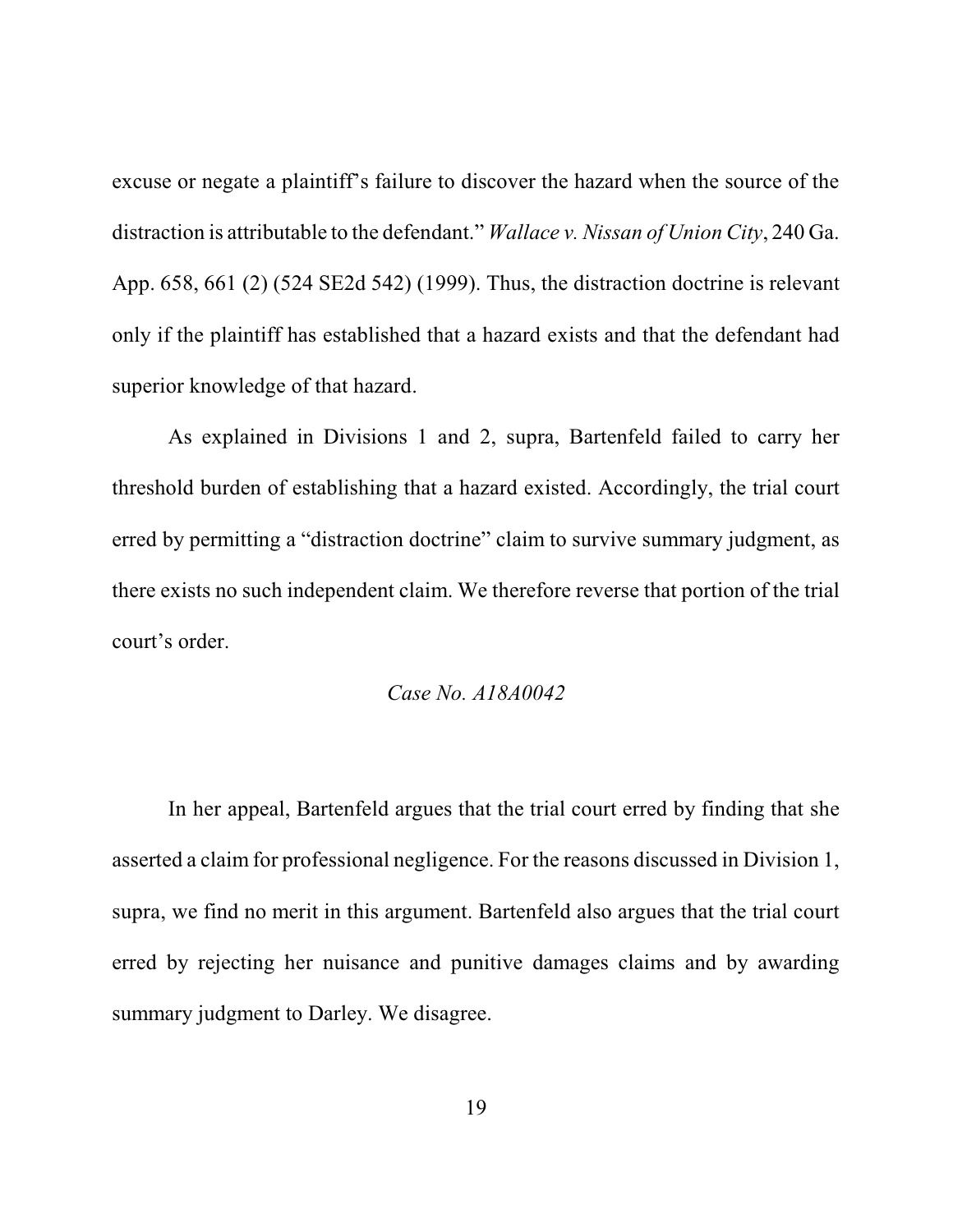#### 4. *Nuisance.*

To recover on a nuisance claim, the plaintiff must first show the existence of a nuisance. *Bord v. Hillman*, 335 Ga. App. 18, 21 (1) (780 SE2d 725) (2015). Specifically, "there must be the maintenance of a *dangerous condition* on a continuous or regular basis over a period of time in which no action or inadequate action is taken to correct the condition after knowledge thereof." (Capitalization omitted; emphasis supplied.) *City of Bowman v. Gunnells*, 243 Ga. 809, 810 (1) (256 SE2d 782) (1979). As explained in Divisions 1 and 2, supra, Bartenfeld failed to show that a dangerous condition existed. Accordingly, the trial court properly granted summary judgment to the defendants on her nuisance claim. See *Nemeth v. RREEF America*, 283 Ga. App. 795, 797-798 (1) (643 SE2d 283) (2007) (affirming summary judgment for defendants on plaintiff's premisesliability and nuisance claims because defendants lacked superior knowledge of any hazard).<sup>7</sup>

5. *Punitive damages.*

<sup>&</sup>lt;sup>7</sup> In light of this conclusion, we need not address Bartenfeld's contention that the defendants were on notice of a continuing hazard because three other customers allegedly tripped and fell over wheel stops in the parking lot during the 13 years that the restaurant was open prior to Bartenfeld's fall.